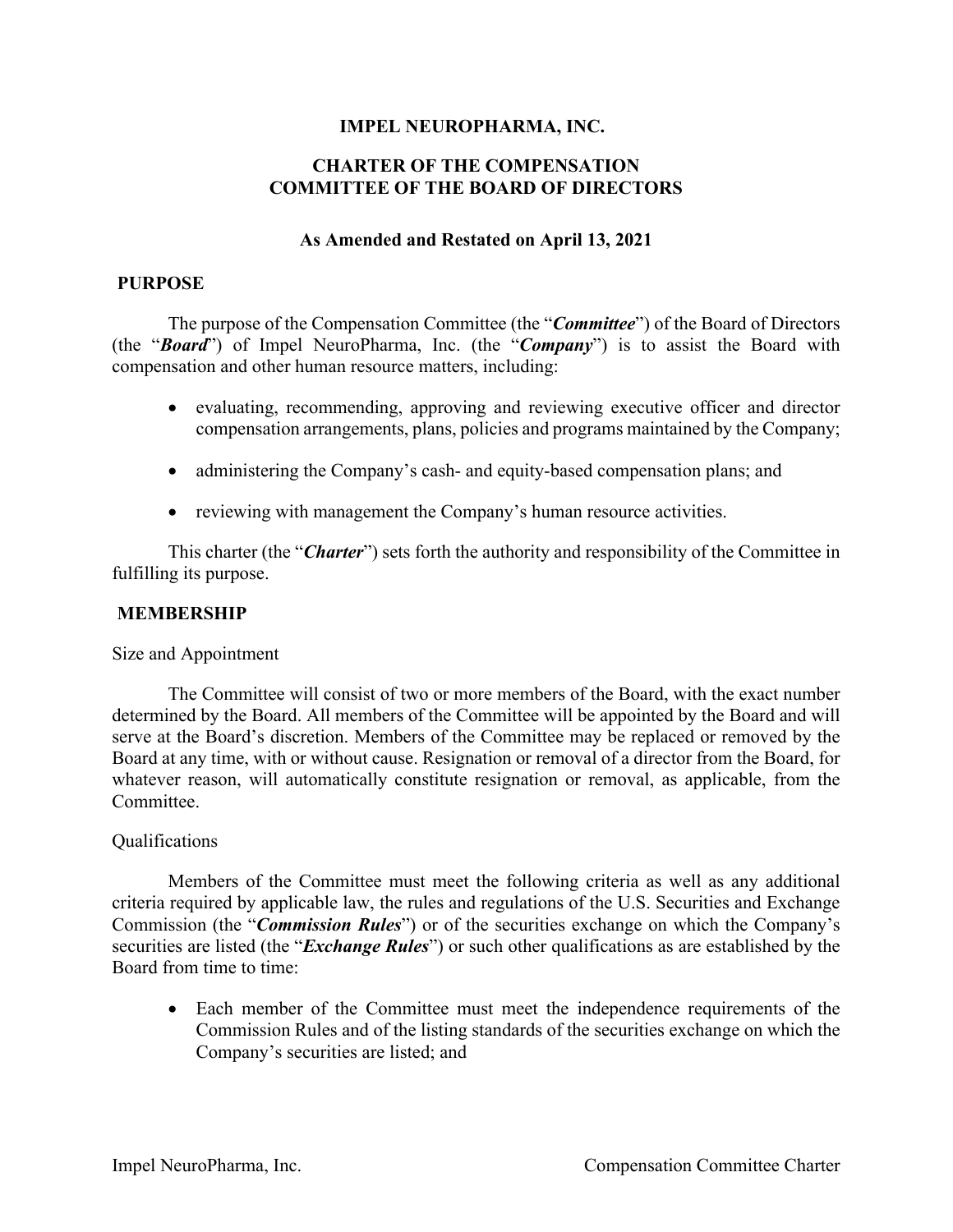• Unless determined otherwise by the Board, each member of the Committee will be a "non-employee director" as defined in Rule 16b-3 promulgated under Section 16 of the Securities Exchange Act of 1934, as amended (the "*Exchange Act*").

Notwithstanding the foregoing, the Company may avail itself of any phase-in rules or interpretations applicable to newly-listed companies in connection with an initial public offering.

# Chairperson

The Board may appoint a member of the Committee to serve as the chairperson of the Committee (the "*Chair*"). If the Board does not appoint a Chair, the Committee members may designate a Chair by majority vote. The Chair will set the agenda for, preside over and conduct the proceedings of, Committee meetings.

#### **RESPONSIBILITIES AND DUTIES**

The principal responsibilities and duties of the Committee are set forth below. These responsibilities and duties are set forth as a guide, with the understanding that the Committee will carry them out in a manner that is appropriate given the Company's needs and circumstances. The Committee may perform such other functions as are consistent with its purpose and applicable law, rules and regulations, as the Board may request or prescribe, or as the Committee deems necessary or appropriate consistent with its purpose.

Determine Compensation

The Committee will:

1. Review the Company's overall compensation strategy.

2. Review and approve the selection of the Company's peer companies for compensation assessment purposes.

3. Review and approve the goals and objectives to be considered in determining the compensation of the Company's Chief Executive Officer (the "CEO") and all other "executive officers" as defined under Rule 3b-7 and "officers" as defined under Rule 16a-1(f) promulgated under the Exchange Act (collectively with the CEO, the "*Executive Officers*"), and evaluate their performance at least annually in light of these goals and objectives.

4. Review and approve all forms of compensation for the CEO and other Executive Officers. The Committee may also make similar compensation related decisions with respect to other service providers of the Company if Board or Committee approval is required or desirable as determined by legal counsel. In evaluating and determining the compensation of the Company's CEO and other Executive Officers, the Committee will, if applicable, consider the results of the most recent stockholder advisory vote on executive compensation required by the Exchange Act ("*Say on Pay*"). The CEO may not be present during voting or deliberations regarding the CEO's compensation.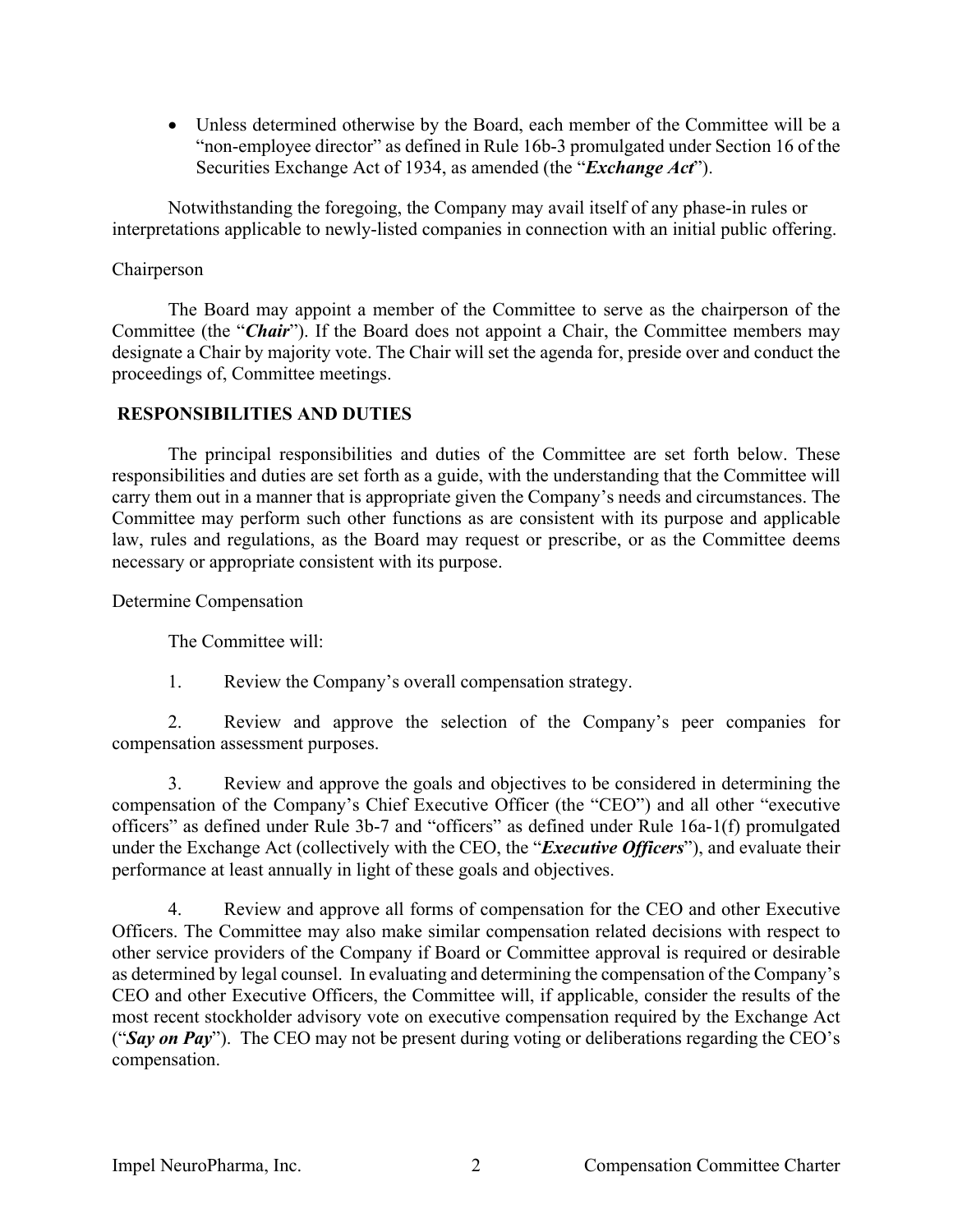5. Review, approve, amend or terminate any compensatory contracts or similar transactions or arrangements with the Company's current or former Executive Officers.

6. Recommend to the Board, for determination by the Board, the form and amount of cash-based and equity-based compensation to be paid or awarded to the Company's non-employee directors, including compensation for service on the Board or on committees of the Board.

Compensation Plans and Programs

The Committee will:

1. Review and approve, or make recommendations to the Board with respect to adoption and approval of, or amendments to, the Company's cash- and equity-based incentive compensation plans and arrangements, and the cash amounts and aggregate numbers of shares reserved for issuance thereunder, respectively.

2. Administer and interpret the Company's cash- and equity-based compensation plans and agreements thereunder and in that capacity:

- approve all cash or equity awards thereunder (other than as delegated in the manners described in this Charter);
- approve or recommend to the Board amendments to such plans (subject to stockholder approval when required) as may be necessary or appropriate to carry out the Company's compensation strategy;
- determine whether awards granted under the plans that have performance-related criteria have been earned;
- correct any defect, supply any omission or reconcile any inconsistency in any cash- or equity-based compensation plan, award, exercise agreement or other arrangement;
- when appropriate, modify existing awards (with the consent of the grantees when necessary) and approve authorized exceptions to provisions of the plans; and
- adopt any required or appropriate equity award timing policy.

3. In addition to the authority to delegate to a subcommittee as set forth below, the Committee may delegate to the CEO (either alone or acting together with one or more officers of the Company), within the limits imposed by applicable law and the Exchange Rules, the authority to make equity grants to service providers of the Company or of any subsidiary of the Company who are not the Executive Officers or directors of the Company, subject to guidelines or limits specified by the Committee; provided that, in the case of grants of stock options and stock appreciation rights, the price per share of any grant made pursuant to this delegated authority is no less than the fair market value of the Company's common stock on the date of grant.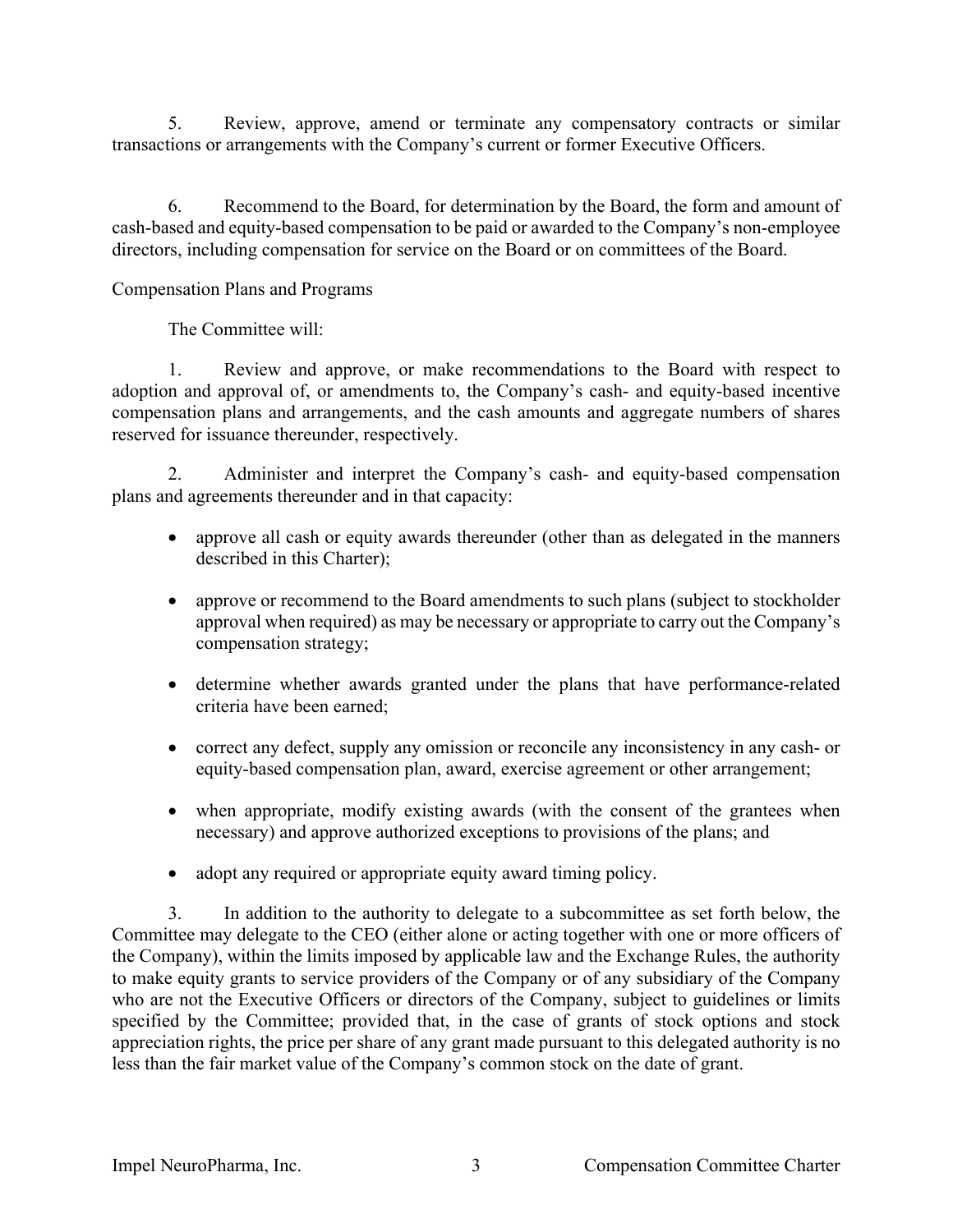4. Administer and, if deemed necessary, amend the Company's 401(k) plan and any deferred compensation plans (collectively, the "*Designated Plans*") and, if desired, delegate the routine administration of the Designated Plans to an administrative committee consisting of employees of the Company appointed by the Committee.

# Human Resources

The Committee will review with management human resource activities, which include, among other things, matters relating to the Company's demographics; employee management and development; employee acquisition; employee engagement, retention and attrition; pay equity and diversity and inclusion

# Compliance and Governance

The Committee will:

1. Review any disclosure in the annual reports or the proxy statements for the Company's annual meetings including, if applicable, the Compensation Discussion and Analysis ("CD&A"), regarding the Company's compensation policies and practices.

2. To the extent required by the Commission Rules, prepare a report (to be included in the Company's proxy statement) confirming: (i) that the Committee has reviewed and discussed the CD&A disclosure with management, and (ii) that based on such review and discussions, the Committee recommended to the Board that the Compensation Discussion and Analysis be included in the Company's annual filings.

3. Oversee the Company's submissions to stockholders on executive compensation matters, including advisory votes on executive compensation and the frequency of such votes, incentive and other executive compensation plans, and amendments to such plans (to the extent required under the listing standards of the securities exchange on which the Company's securities are listed).

4. Review with management the Company's major compensation-related risk exposures and the steps management has taken to monitor or mitigate such exposures.

5. Periodically review the Company's procedures with respect to employee loans. The Committee will not approve any arrangement in which the Company, directly or indirectly, extends or maintains credit, arranges for the extension of credit or renews an extension of credit, in the form of a personal loan to or for any director or Executive Officer.

6. Discharge the responsibilities as set forth in such policies, codes and guidelines approved by the Board.

# **STUDIES AND ADVISORS**

The Committee has the sole authority and right, at the Company's expense, to retain compensation advisors and other compensation consultants, accountants, legal counsel, experts, search firms and other advisors of its choice to assist the Committee in connection with its